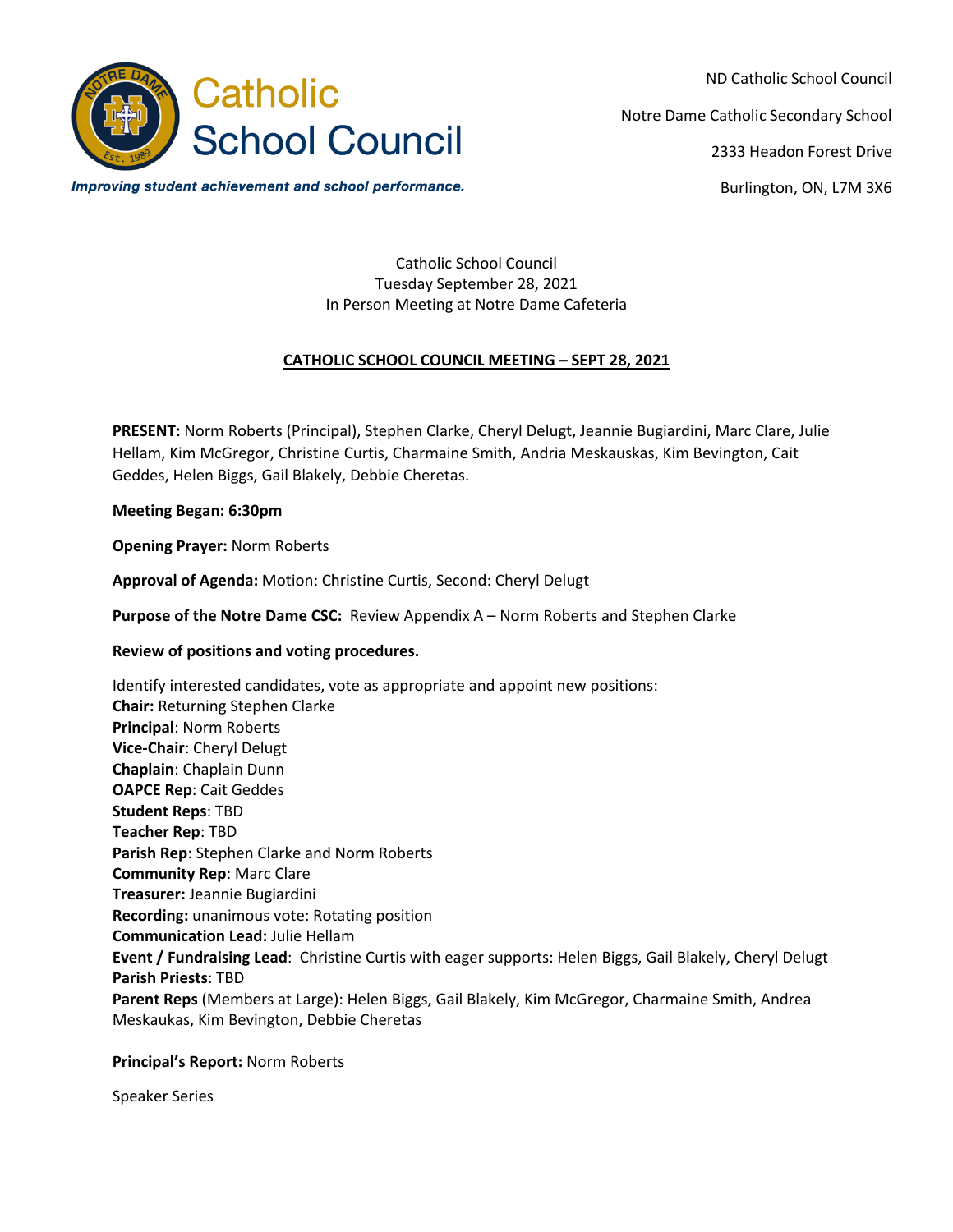

Lots of successes and challenges with school returning beginning with 3 days notice to admin and teachers of formats and regulations to be followed. Tight turn around times for every change and update.

TIKTOK Challenges leading to:

Vandalism (washrooms specifically)

Fighting

Disrespect to teachers, staff, and other students

Communication / Email going out to school families this week.

Child and Youth worker, Community Officer and Commissionaire fully engaged as well.

Waiting for Board level to release dates for quads and whether exams are a go. School will update families as soon as those decisions are made.

GOOD NEWS: Extra curriculars are a go! Lots of turn out from interested students!

Driveway: Working on a "kiss and ride" area, some construction and additional signage will be coming. Wellbeing Room: will be a shared resource room to support students emotionally, educationally – tour following the meeting.

### **ISSUES RAISED:**

- **1. PRO Grants:** \$500 available to apply for by Dec 1<sup>st</sup> for a Guest Speaker series and other activities to support our school community, specific guidelines.
- **2. Staff Listing / Contacts will be updated**
- **3. Community Garden** Julie Hellam : 250 volunteer hours in July and August. 50 hrs were awarded to a handful of dedicated students who helped to plant and clean up the gardens. Thank you! 5 donations of crops donated to Compassion Society of Halton. Classes have been able to engage with hands on learning in the gardens, have been sampling the vegetables, pesto and salsa, have moved many extra plants into the greenhouse for further care. Thanks to Site One Landscaping for the donation of the irrigation system, which is Wi-Fi enabled and programmable, Fernlea Flowers for the donation of all the seedlings that were planted in July, the teachers and adults who spent hundreds of hours on construction, installation and planting this space. Looking forward to future growing and donating.

**CSC 2022 Theme: "WELL BEING" –** Principal Norm, Stephen Clarke **Review Communication Matrix – Appendix C** : includes School Web site and My School Day App

**Upcoming meetings: 3rd Tuesday of the Month – shifting to accommodate holidays / school breaks Tues Sept 28th Tues Oct 19th Tues Nov 16th Tues Dec 14th Tues Jan 18th Tues Feb 15th Tues Mar 8th**